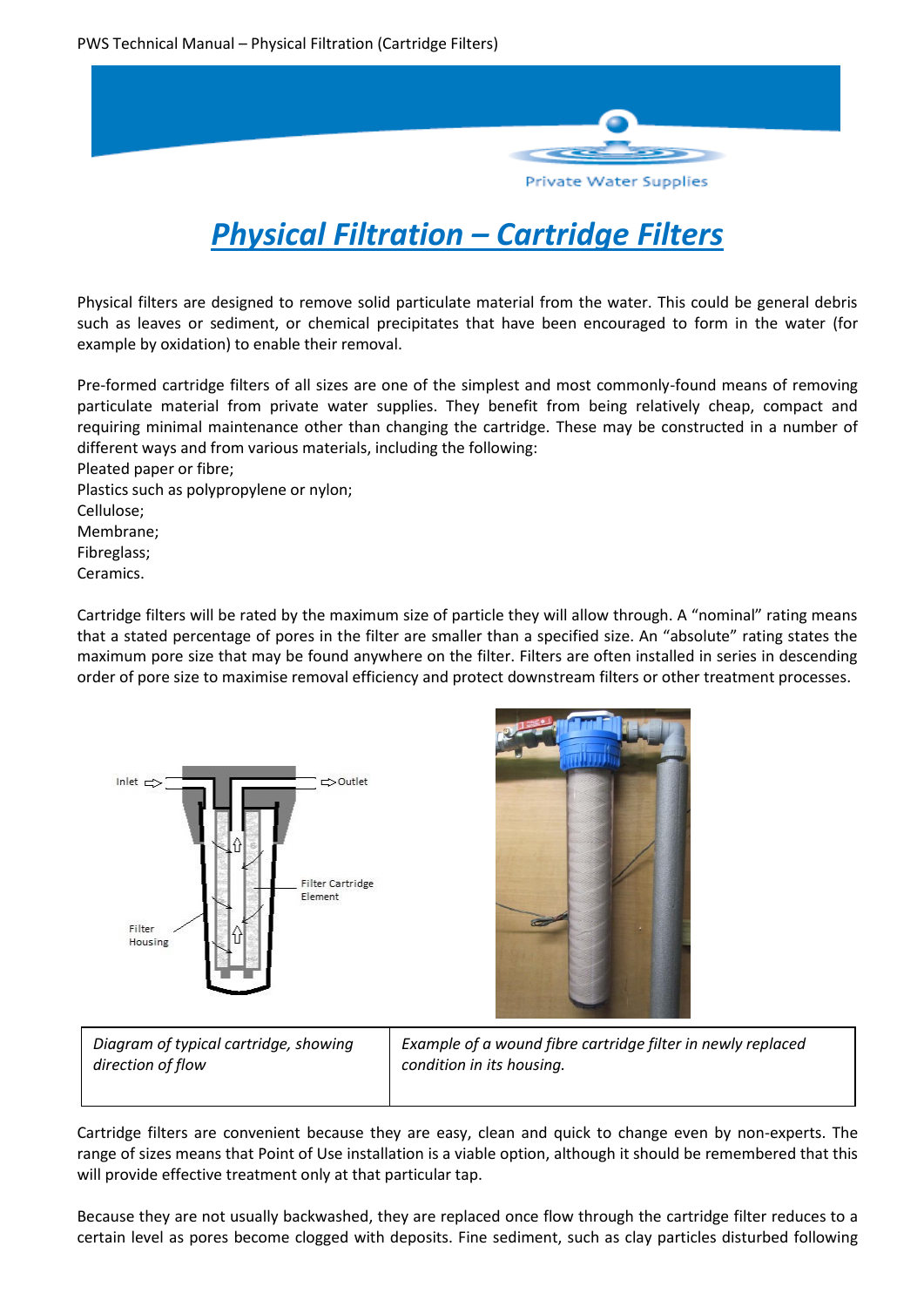#### PWS Technical Manual – Physical Filtration (Cartridge Filters)

ploughing near the water source can quickly clog filters. This aspect also rather limits their suitability for metals removal, although they are sometimes used in circumstances where small concentrations of iron or manganese are present in oxidised (insoluble) form. In such cases a 5 micron filter would typically be used, although some trial and error may be needed. An upper limit of 300 microgrammes per litre of iron is often quoted as the upper cut-off above which cartridge filtration may not be effective and a fully back-washable media filter is required. The same is true where iron or manganese is in dissolved or colloidal form.

Cartridge filters which contain some form of chemically adsorptive media may also be available, and these may be useful for removing low concentrations of problem substances such as colour or metals, even at point of use. Once again, the inability to backwash these filters and relatively low contact times limits the scope for these filters to be used in this application. Careful monitoring is required in order to identify when contaminant breakthrough is imminent and a filter requires changing.



Sequential cartridge filters at 100 micrometre and 5 micrometre, removing particulate matter prior to disinfection with sodium hypochlorite.

### **Installation Considerations**

Careful thought should be given to the siting and installation of cartridge filters to minimise problems and ensure they perform effectively. Some points to consider:

- Many UV units specify that a filter of 5 micron or less should be installed prior to the unit;
- Some filters have clear housings; these should be sited out of direct sunlight to avoid the growth of algae;
- Filters should be sited accessibly so that regular maintenance is possible;
- Spare stocks of filters should be kept on-site so that they are available at short notice should blockages occur.